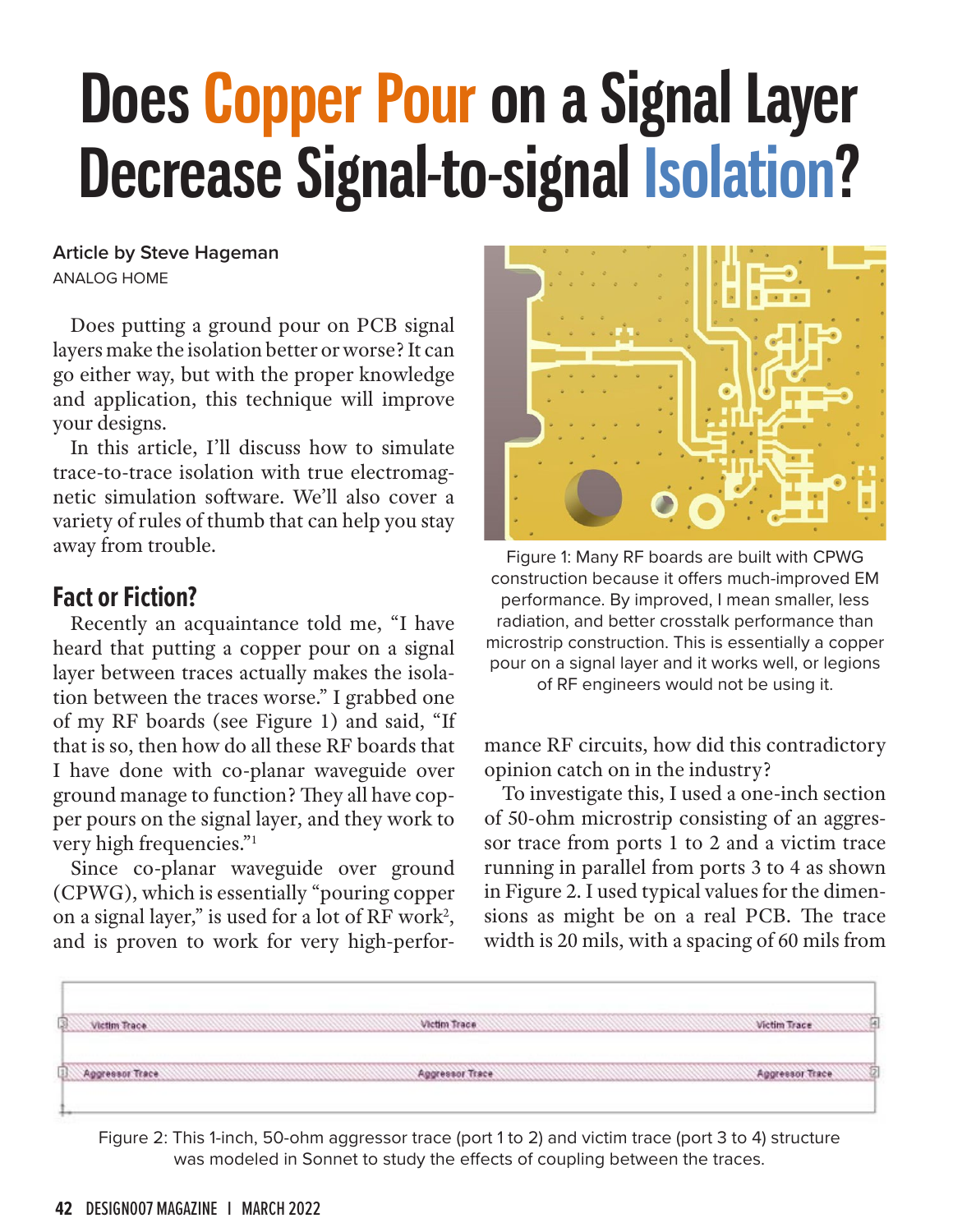

Figure 3: Simulating port 1 to port 4 coupling of the structure shown in Figure 2 shows nothing strange in the frequency range of 0-4 GHz.

center to center, over an FR-4 substrate, 9.5 mils thick, with a modeled Er of 4.4.

When a Sonnet EM simulation<sup>3</sup> is run for the structure in Figure 2, and the coupling is measured from port 1 to port 4, as shown in Figure 3, you can see that there is nothing strange going on in the frequency range of 0-4 GHz. This is our baseline coupling that we will compare to later on.

Adding a copper pour to Figure 2 results in the new structure in Figure 4. The copper pour has a realistic spacing of 10 mils to the aggressor and victim traces and therefore has a minimal effect on the 50-ohm impedance of these traces.

Simulating the coupling of the traces and copper pour shown in Figure 4 results in the new coupling plot of Figure 5. The first response to seeing this is sure to be, "It's true. The iso-



Figure 5: The resulting coupling measurement from ports 1 to 4 of the structure of Figure 3. This simulation does indeed show something strange going on at a frequency of around 3.2 GHz.

lation is worse with a copper pour." Perhaps, and perhaps not. It's all in understanding what is going on, because poorly placed copper will ruin any design, at any frequency from DC to light, as we shall see.

#### **Antenna Basics**

To understand what is going on with Figures 4, 5, and 6, we need to understand something about resonances and how antennas work. You may well have heard of a "half-wavelength" antenna. This is an antenna that is one-half of a wavelength long which has good efficiency as a radiator. There are also quarter-wavelength antennas, simply one-half of a half-wavelength antenna placed perpendicular to a perfectly conductive ground. Anything shorter will not radiate well at all without added matching.

If you put a trace or any copper structure

|                 | Ground Pour |                 | Ground Pour |                 |
|-----------------|-------------|-----------------|-------------|-----------------|
| Victor Trace    |             | Victim Trace    |             | Victim Trace    |
|                 | Ground Pour |                 | Ground Pour |                 |
| Aggressor Trace |             | Aggressor Trace |             | Aggressor Trace |
|                 | Ground Pour |                 | Ground Pour |                 |

Figure 4: Adding a copper ground pour with a 10-mil gap to the aggressor and victim traces of Figure 2 results in this new structure.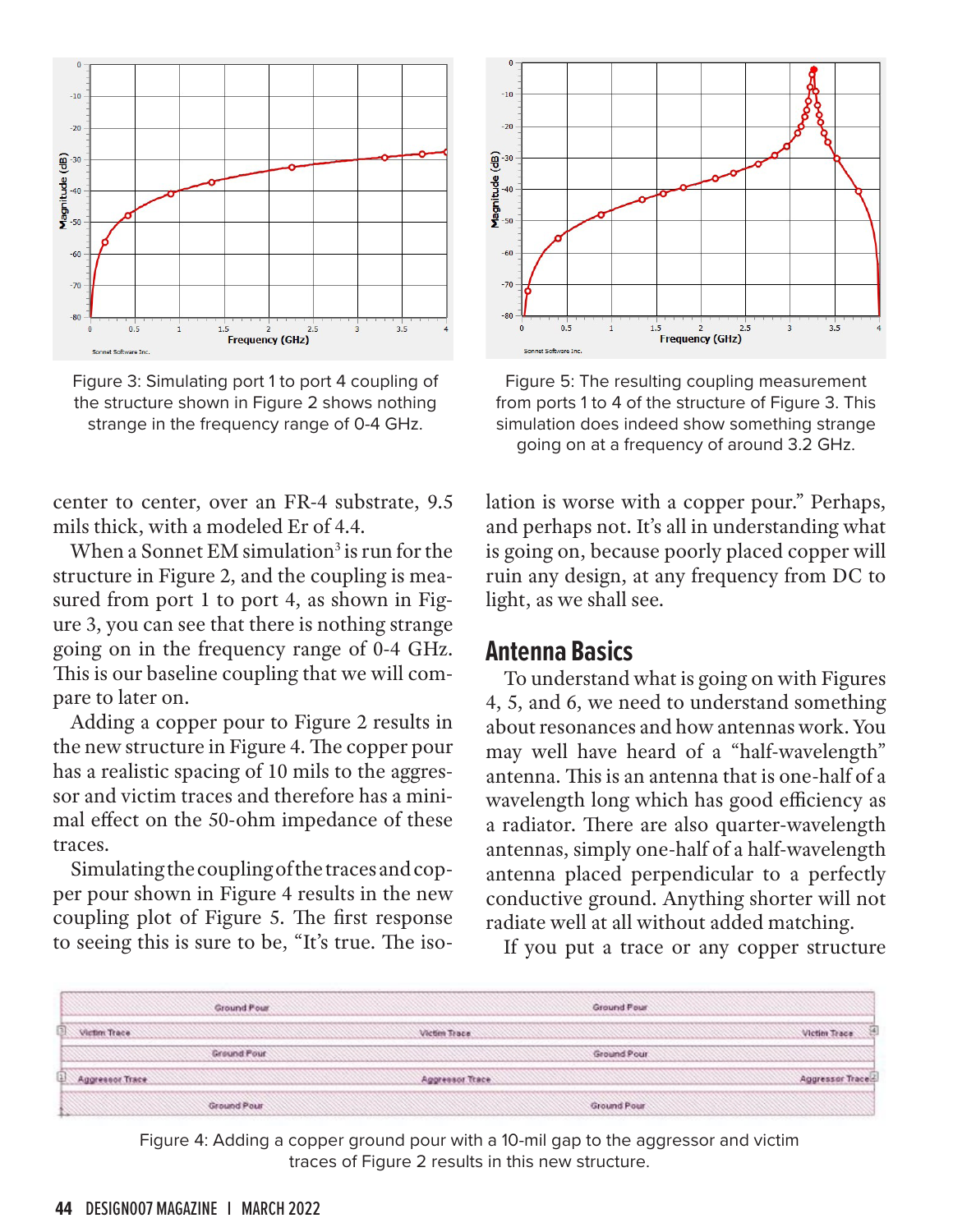Figure 6a: It is interesting to look at the resulting current densities of the model in Figure 4 when excited. In this plot at 100 MHz there are no resonances present. As can be seen, all the high current is in the aggressor trace and along the edges of the copper pour as would be expected. Red is high-current density while blue is the lower-current density.



Figure 6b: At a frequency of 3.2 GHz, the resonance can clearly be seen. The victim trace has picked up a lot of current and that copper pour between the traces that we may have assumed was ground is anything but ground now. As can be seen, there is more current flowing in our pour than the signal traces themselves! Red is high-current density while blue is the lower-current density.

on a PCB that is a quarter or half or multiples of a quarter wavelength, they too can be resonant and exhibit very good radiation at specific frequencies, and at every quarter wavelength above that: half, three-quarters, full wavelength, etc.

This is what we see in Figures 4, 5, and 6. We may have assumed that the copper pours are ground, and they are at DC and low frequencies. However, at a sufficiently high frequency, they will resonate as has been shown in Figures 5 and 6. What we have unwittingly made with the structure of Figure 3 is an edge-coupled bandpass filter<sup>4</sup>, not a trace shield.

#### **Rules of Thumb**

A common rule of thumb is that a signal propagates on a typical FR-4 type PCB at about half the speed of free space<sup>5</sup>. Hence a wavelength at a given frequency is given as Equation 1.

Equation 1

$$
\lambda = \frac{Vp}{f}
$$
 or  $\frac{6.4 \text{ ns} / \text{inch}}{f \text{ GHz}} = \lambda$  inches

Where  $\lambda$  is the full wavelength in inches. Rearranging the equation above to give us the critical, quarter wavelength frequency terms of frequency and length results in Equation 2.

Equation 2

$$
1/4 \text{ Wave Length inches} = \frac{1.6 \text{ nS} / \text{Inch}}{f \text{ GHz}}
$$

And re-arranging again, as a function of length,

Equation 3

$$
f\ \text{GHz} = \frac{1.6 \text{ nS}}{1/4 \text{ Wave Length inches}}
$$

For example, knowing that the copper pours in Figure 4 are 1 inch long, Equation 2 predicts that the quarter wavelength frequency is 1.6/1 = 1.6 GHz and the half wavelength is 3.2 GHz, which is exactly where we see the peak resonance of our Sonnet simulation in Figure 5.

The upper equation above can predict the critical trace length based on the frequency of operation. For example, if a trace is carrying a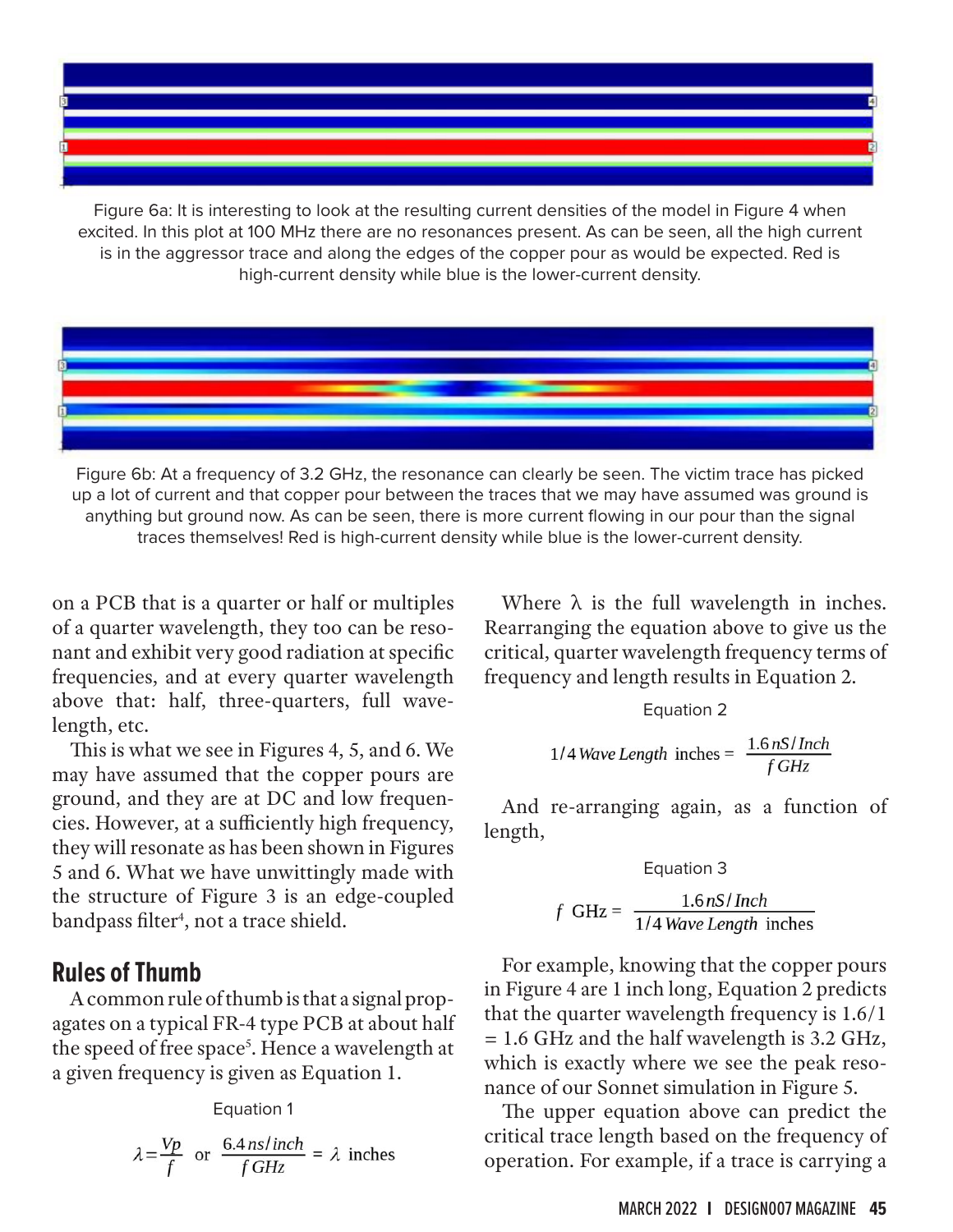100 MHz SPI clock, we know that the rule of thumb is that a square wave needs at least five harmonics to accurately reproduce the square wave shape. The quarter wavelength length would then be approximately:  $1.6/0.5 = 3.2$ inches. Any trace less than about 3.2 inches carrying this clock will have poor efficiency as a radiator.

Another common rule of thumb is if you don't have a repetitive clock signal but instead have a fast rise-time signal. The bandwidth of a known rise-time is shown in Equation 4.

Equation 4  

$$
f \text{ GHz} = \frac{0.35}{Tr \text{ nSec}}
$$

Where Tr is the rise time of the pulse in nanoseconds and f is the equivalent bandwidth of the signal in GHz. It is well known that a 1 ns rise time is approximately equivalent to a 0.35 GHz (or 350 MHz) signal bandwidth.

Given these rules of thumb, we can calculate the critical trace lengths in terms of frequency and rise time of our signals. Normally all our logic edges are quite fast now, faster than they need to be for most clock signals, so I normally use the rise-time equation to figure the required bandwidth and then use that to calculate the critical trace lengths to watch out for.

This "less than a quarter wavelength" rule of thumb applies to all sorts of analysis situations and is a useful thing to keep in mind during the design, and perhaps more importantly, troubleshooting of higher-frequency PCBs<sup>6</sup>.

## **The Fix**

Now that we understand what the critical frequencies and lengths are we can move on with our simulations and solutions.

We have just proven that any copper structure, trace, pour, or ground plane can and will act as a resonant antenna if its length gets to or exceeds a quarter or half wavelength of the excitation frequency.

Now, look back to the very first picture of a CPWG layout in Figure 1. Notice anything in those copper pours? Can you see the little vias all along the periphery of the copper pours? I didn't put those there just because I wanted to make life miserable for my PCB fabricator. Actually, those vias stitch the grounds together and effectively provide a way to shorten the length of the copper pours to be less than a quarter wavelength.

How can we fix Figure 4 then? How about effectively making the copper pour in Figure 4 smaller in any direction less than a quarter wavelength? If we place ground stitching vias in the copper pours we can achieve this, as shown in Figure 7.

The addition of properly spaced stitching vias in the copper pour shows that at any frequency, now, the central copper pour acts like a ground and never gets hot as it did in Figures 5 and 6, even at the highest frequency of this sweep (Figure 8).

When properly done, copper pour is indeed acting as the true shielding ground plane that we had envisioned it would be when we put



Figure 7: To fix that hot central copper pour we can apply stitching vias to the ground return layer and effectively make the copper pours appear electrically shorter at high frequencies and make them appear more like the ground they were supposed to be in the first place. Here I placed the vias (dark red squares) symmetrically at a distance of 0.5 inches to divide the central copper pour into sections less than the quarter wavelength at 3.2 GHz.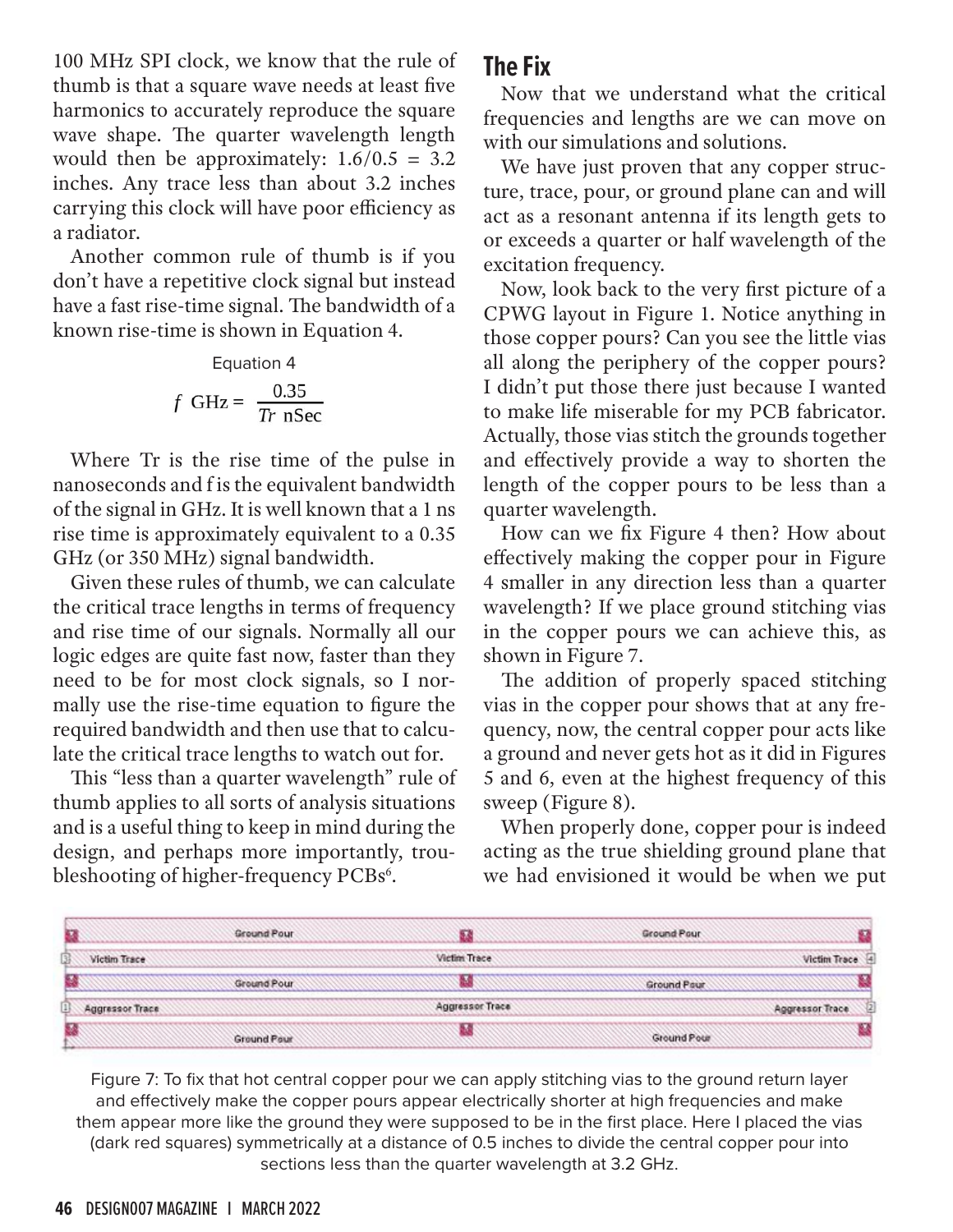

Figure 8: Simulating our structure of Figure 7 with the addition of stitching vias placed in the copper pours shows the resonances are now completely gone.

it there, and it is not making the isolation from the aggressor to the victim trace worse. Comparing the isolation curve of the original model simulation (Figure 3) with our properly stitched ground pour (Figure 8) shows that the added isolation of adding a properly grounded copper pour is about 8 dB in this simulation as shown in Figure 9. Certainly,



Figure 9: Comparing the isolation curve of the original model simulation (blue curve) with our stitched ground pour (orange curve) shows that the added isolation of adding a properly grounded copper pour is about 8 dB in this simulation as shown. This is proof that properly done, adding ground pours to signal layers does indeed improve signal-to-signal isolation.



Figure 10: Now, it is predicted that the properly stitched copper pours of Figure 7 will have a new resonance peak at around 6 GHz and that is exactly what we find. We can either place the stitching vias closer together or know that these simulations are done with lossless materials and any real FR-4 PCB will start to have significant losses above 3 GHz, which will be much less of an energetic peak than simulated here.

to me, adding properly done copper pours to all my layers is worth doing for the improved isolation and the improved EM radiation performance of the PCB.

> You might now ask: "Since the stitching vias are at 0.5 inch spacing in this example, won't there be a new resonance at 6 GHz now?" And you would be right; extending the sweep frequency of the structure of Figure 7 up to 8 GHz does indeed show a new resonance at 6 GHz, just as we predicted (Figure 10).

> We can continue pushing the undesired resonance frequency up by decreasing the space between the stitching vias, and this is one of the reasons I use the less than quarter wavelength as the rule of thumb on spacing in the first place, as it gives plenty of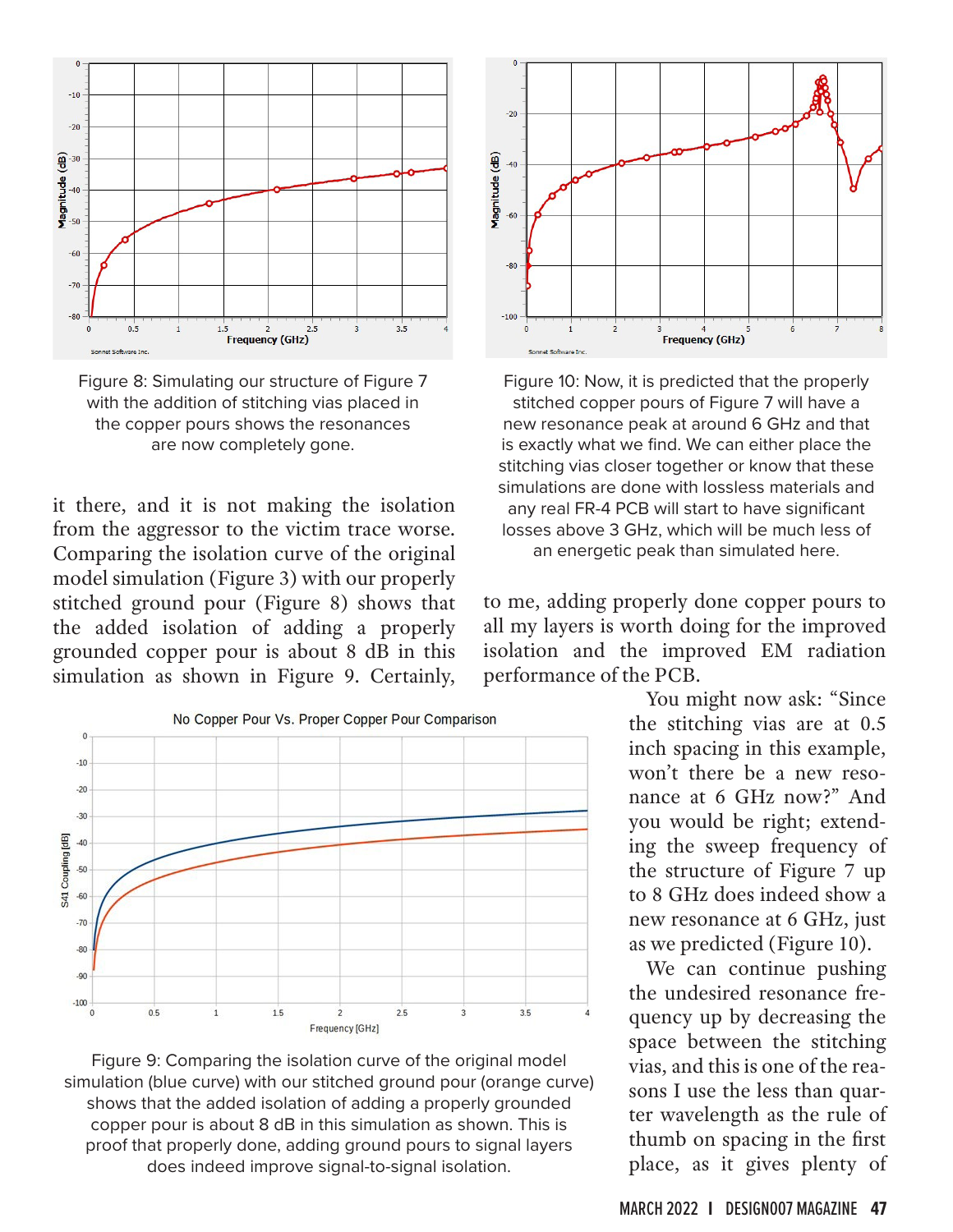margin in the final design. Remember also that these simulations are modeled with lossless copper and substrate material. Any real FR-4 PCB will start to have significant losses by 3 GHz, and these losses always help by lowering the peak currents and undesired coupling at very high frequencies.

## **Application**

As we have seen, every copper structure on the PCB must be less than a half a wavelength, and preferably less than a quarter wavelength, for the highest frequency at which the structures will be excited<sup>6</sup>.

Here is how I apply the "less than a quarter wavelength" rule of thumb when I start laying out a PCB. I calculate what a quarter wave-

![](_page_5_Picture_4.jpeg)

Figure 11: Having a ground pour on the outer signal layers helps when probing high-frequency signals; it is quite easy to place the scope probe ground spring into a nearby stitching via to make the ground contact. Even "slapping on" resistors and capacitors to fix design issues is easier when you have copper pours on the outer layers, and honestly: Who hasn't had to add a part to fix a prototype now and again?

length is for the highest frequency signal on my PCB, and I make a note of that. If I strategically place my vias at a distance less than this around my high-frequency copper pours I will be fine, and there will be some places where I can't maintain this spacing because of other routing requirements, and that's okay. In those places, you can skip one of the vias or place them as best you can at slightly larger distances and the PCB will still work. You can see this in Figure 11 where some vias appear missing because I had to dodge other traces on other layers; your design will still work.

You probably can't tell your PCB software tool that there is a constraint of a via every "X inches," but at the end of the design, you can set the visible grid to whatever you calcu-

> lated as the appropriate spacing and make sure that the grid is displayed and very bright. This will give you visual cues as to how you did placing the vias and where you may need to squeeze in more.

> A final note on stitching via hole sizes: If you look at some of the pictures of evaluation boards on the internet<sup>2</sup>, you will see that a lot of the time very large holes are used for the stitching vias. This is because, in an X/Y view from the plane of the PCB traces, a large hole has a large copper width in the X and Y directions of the PCB.

> This large hole effectively makes a wall-like structure, instead of the "stake" that a smaller hole would produce, and it makes the stitching more effective at higher frequencies with a smaller number of drill holes needed. While using a large hole has advantages on a simple evaluation board, these large holes also block the routing channels needed for more complex PCBs. I usually use my design's minimum hole size for my stitching vias to keep my routing options open, and it works just fine.